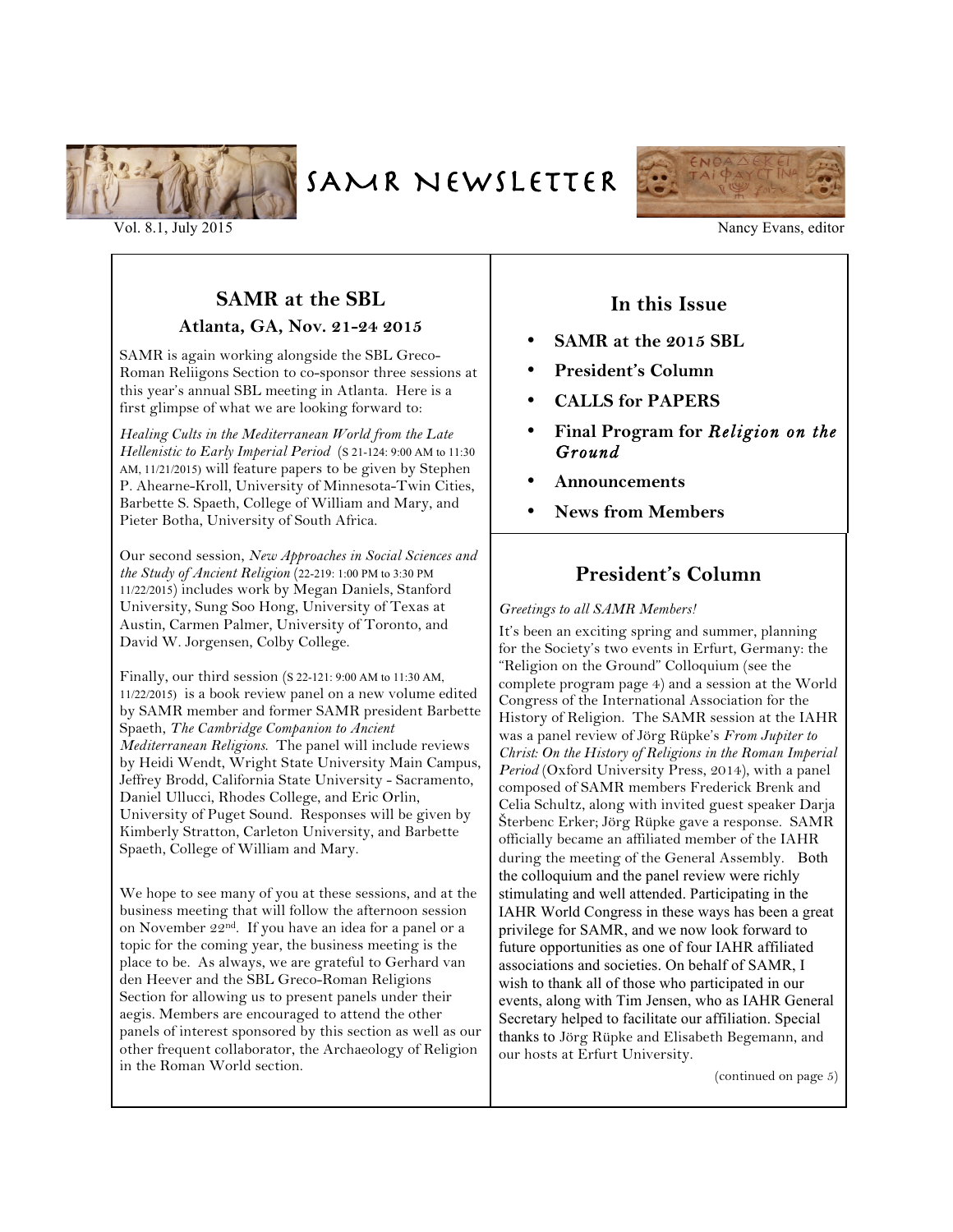## **CALL for PAPERS**

#### **RELIGIOUS CONVERGENCE IN THE ANCIENT MEDITERRANEAN**

#### **Sponsored by the Society for Ancient Mediterranean Religions and the Whitaker Foundation, June 23–26, 2016 at the Villa Whitaker, Palermo, Sicily**

Historical and cultural studies over the last two decades have embraced a range of models and foci for exploring distinct communities at points of cultural and geographic convergence, including network models, complexity studies, colonial encounters, middle ground, frontiers, ethnicity studies, center– periphery, empire theory, and the articulation of "alien" identity within a complex urban setting. Geographic and cultural points of convergence offer exceptional insight not only into ritual studies and the exploration of ritual as mediating and adaptive space, but also for identity construction and the connectivity that enables economic and political advantage. This international conference brings together scholars in religion, archaeology, philology, and history to explore case studies and theoretical models of converging religions.

Convergence may be explored along any of five broad trajectories:

- 1. Geographic: How do rituals and religious narratives respond to and impact geospatial boundaries such as shorelines, mountains, and rivers? Is there a difference between geographic and political/cultural boundaries or other forms of human-constructed space (the urban and the rural, the monumental and the mundane)?
- 2. Social structures: How do rituals negotiate the differentiation between state-sponsored and private expression, between elite and nonelite, or between the professional—artisan, scribe, warrior, athlete—and the lay? Are such boundaries modern figments or ancient realities; what are their archaeological, epigraphic, and ideological signatures?
- 3. Assymetricality: How does religion respond to pressures from above and below? How are different forms of assymetricality articulated in written and material expressions of ritual and belief? Examples may include ritual in colonial contexts—imposition versus emulation—and urban cults accessible to both elites and commoners alike.
- 4. Imaginary boundaries: How do powerful cultural tropes such as mythic genealogies, divine interventions, heroic legends, or numinous landscapes inform ritual action as it responds to the "other" both within and at the edge of the "realm"?
- 5. Socioeconomic: How are engagements between those at the top and at the bottom of socioeconomic power informed by ritual practice: does ritualized empowerment of the lower class reinforce or mitigate social boundaries? How might the religion of merchants and travelers facilitate or problematize their interactions in the wider Mediterranean world?

Other, related, topics will also be considered. We welcome submissions by those working on new methodologies.

Deadline for paper submission: **September 15, 2015**. Send paper title and brief abstract to: submissions@palermo2016.net.

Organizers: Sandra Blakely, Emory University, Billie Jean Collins, Emory University, Lela Urquhart, Georgia State University, Sebastiano Tusa, Soprintendenza del Mare, Regione Siciliana. More information is available online at http://www.palermo2016.net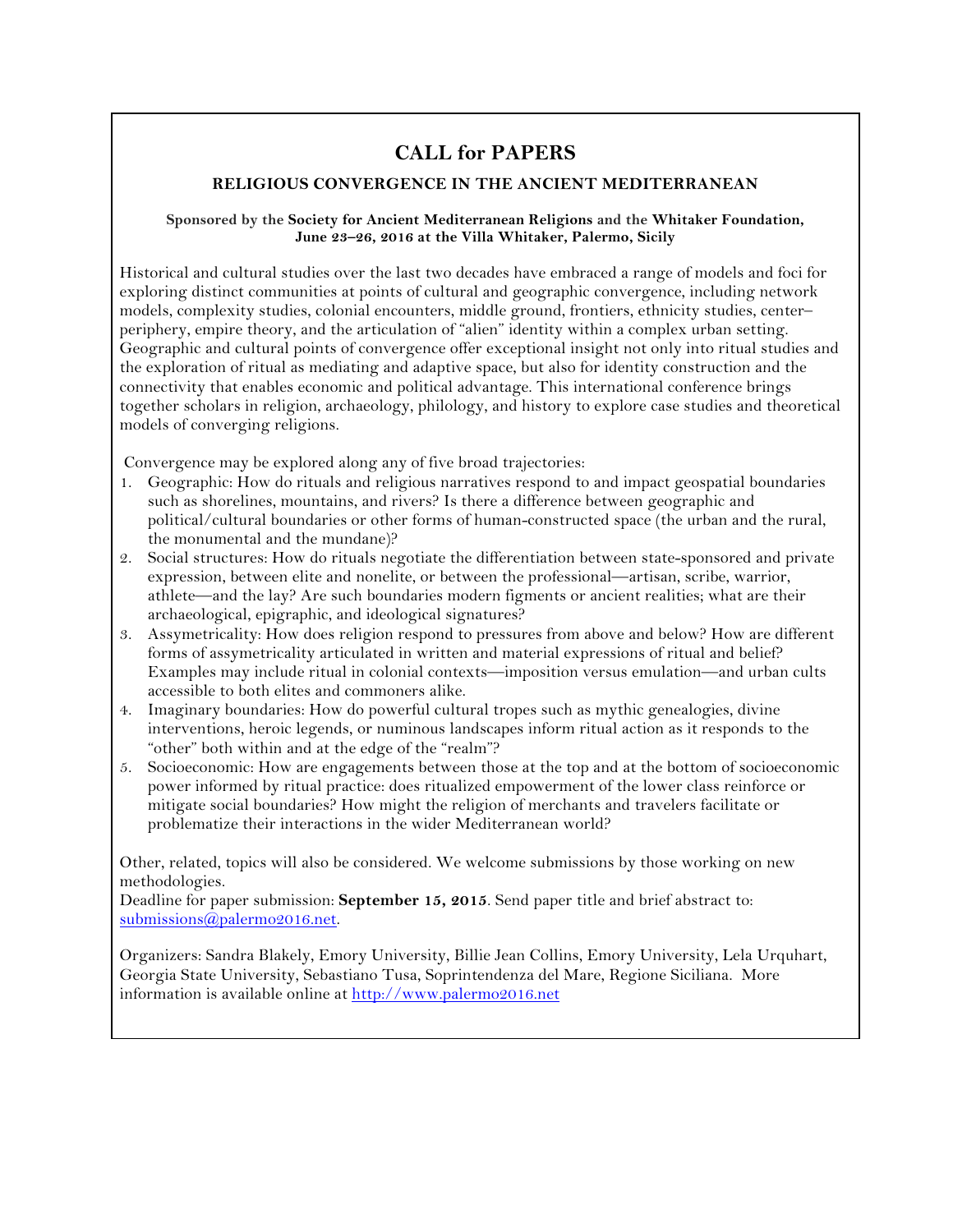### **CALL for PAPERS**

### **Engendering Time in the Ancient Greco-Roman Mediterranean Bates College, Lewiston, Maine April 29 – May 1, 2016**

As Penelope weaves and unweaves a garment she intends as a shroud for Laertes, she delays a marriage promised to take place at its completion. More than this, Penelope seems to stall or reverse time. The object she creates is not preserved, but, like the proverbial witches of antiquity who call rivers back to their source, and seduce the moon from its home in the sky, Penelope's weaving instead constructs time—as cyclical and recursive. For his part, Odysseus moves through time and space in an apparently linear fashion; one event or action leads inexorably to the next, even if themes and experiences repeat themselves. His adventures are recorded in epic verse: within the time/space of the poem, we hear his own account of them, and, with the advent of writing, they will become the material of history. Homer's *Odyssey* offers a meditation on how time is gendered and its consequences for social, literary, and historical enterprises outside of the epic.

This conference seeks papers that examine how the experience of time becomes gendered in the ancient Greco-Roman Mediterranean. Papers may address the diverse ways in which men and women themselves articulated these ideas, or how gender was employed in their communication about time. A range of disciplinary and theoretical perspectives, and themes for consideration that pertain to the gendering of time may include, but are not limited to, evidence for daily domestic activities; ritual and rites of passage; interpretations of myth and cult; conceptions of cosmology and processes of nature; material and visual culture; the role and purpose of repetition; bodily practices.

*Engendering Time in the Ancient Mediterranean* will take place at Bates College on April 29 – May 1 2016, organized by Matthew P. Dillon, Esther Eidinow, and Lisa Maurizio. A generous grant from the Costas and Mary Maliotis Charitable Fund Foundation will support this conference.

Send abstracts of no more than 750 words with select bibliography to Lisa Maurizio, at mailto:lmaurizi@bates.eduby November 30, 2015.

## **SAMR Contact Information**

(http://samreligions.org/)

Jeffrey Brodd, President California State University, Sacramento 6000 J Street Sacramento, CA 95819-6083 jbrodd@saclink.csus.edu

Nancy Evans, Secretary-Treasurer Department of Classics Box 189 Wheaton College Norton, MA, 02766 nevans@wheatoncollege.edu

Come check us out on Facebook as well!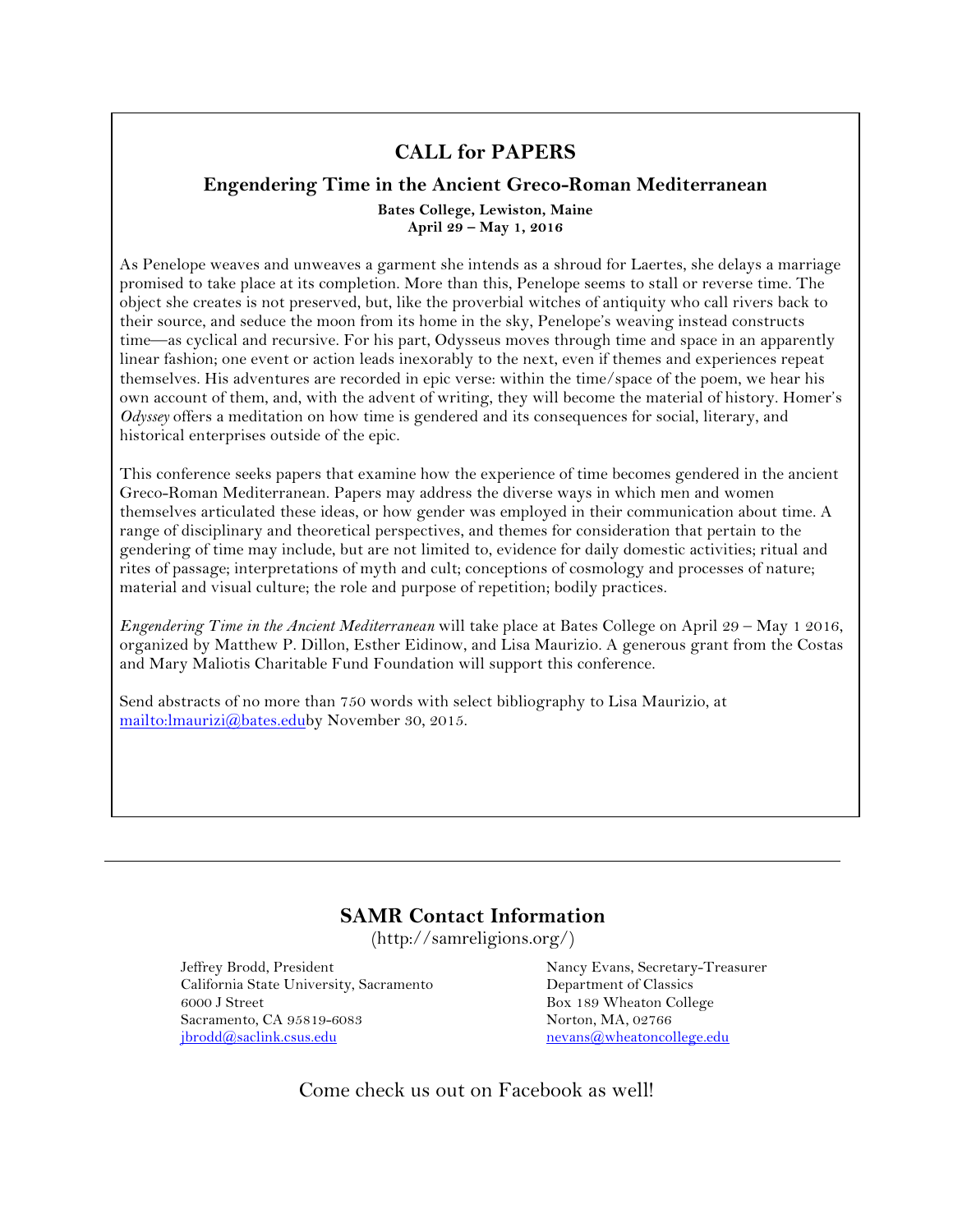## **Final Program**

# **Religion on the Ground**

**A Colloquium sponsored by the Society for Ancient Mediterranean Religions In affiliation with the International Association for the History of Religions Hosted by Erfurt University**

> **August 22 and 23, 2015 Max Weber Center, Erfurt University**

**Saturday, August 22, 1:30 to 6:00 p.m.**

Introduction: Jeffrey Brodd, President, Society for Ancient Mediterranean Religions

Amy Yandek, Philadelphia, Pennsylvania *Domestic Religion and Elite Identity in the Terrace Houses of Roman Ephesos*

Sissel Undheim, University of Bergen *Securing Theusebius' Salvation: The Motif of the 'Virgin Crown' in a Late Antique Latin Epitaph*

Coffee Break

Mattias Brand, Leiden University *Beyond Religious Boundaries? The Everyday Interactions of Manichaeans*

Respondent: Jörg Rüpke, Erfurt University

#### **Sunday, August 23, 9:00 a.m. to 12:30 p.m.**

Amelia Robertson Brown, University of Queensland *Like Frogs Around a Pond: Maritime Religion in Ancient Greek Culture*

András Patay-Horváth, Eötvös Loránd University *The Cult of Artemis at Olympia and the Earliest History of the Sanctuary*

Coffee Break

Georgia Petridou, Erfurt University *Healing Visions: Eye-shaped Votives and the Mysteries*

Respondent: Esther Eidinow, The University of Nottingham